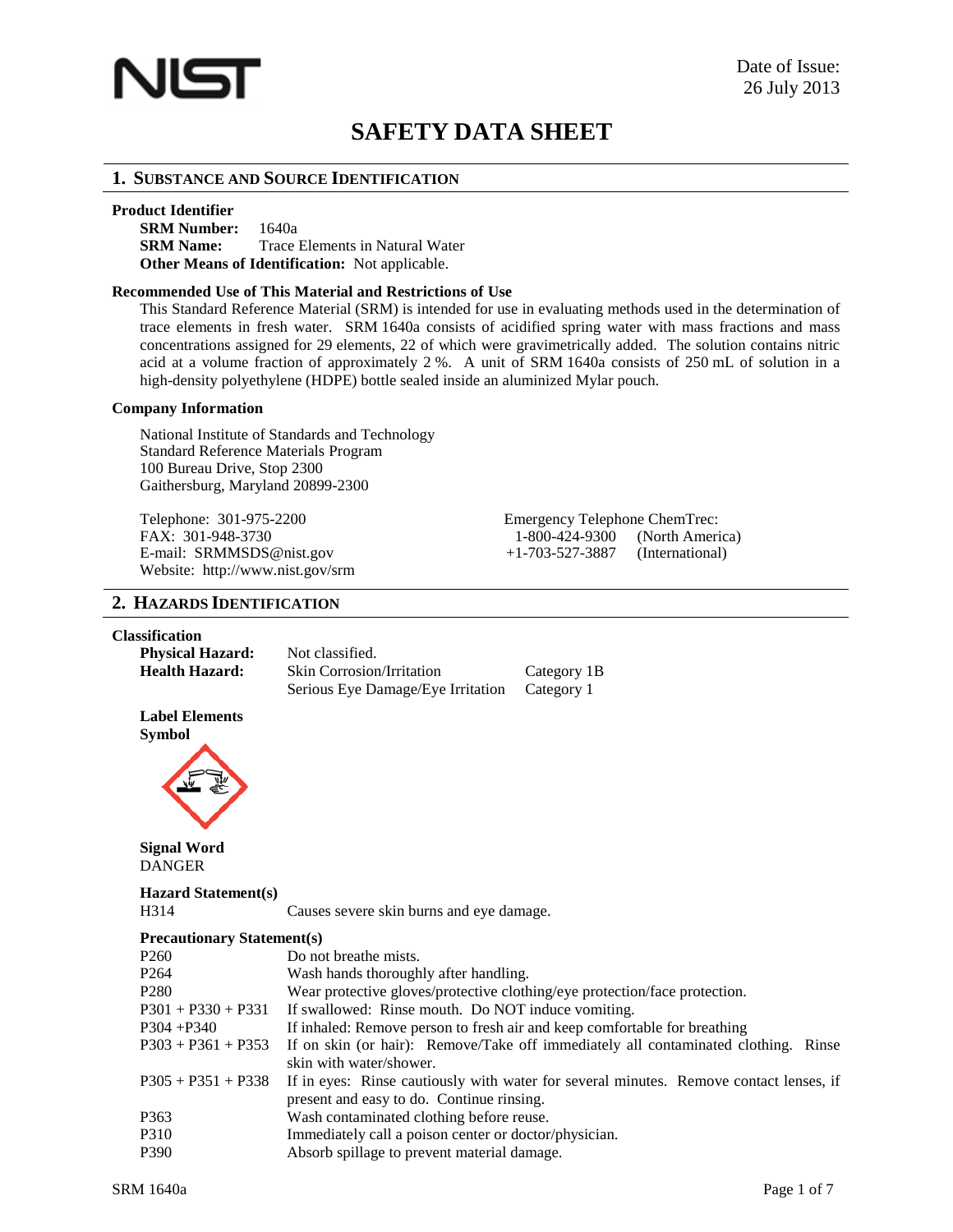| P <sub>405</sub> | Store locked up.                                                |
|------------------|-----------------------------------------------------------------|
| <b>P501</b>      | Dispose of contents/container according with local regulations. |

**Hazards Not Otherwise Classified:** Not applicable.

**Ingredients(s) with Unknown Acute Toxicity:** Not applicable.

### **3. COMPOSITION AND INFORMATION ON HAZARDOUS INGREDIENTS**

**Substance:** Nitric Acid Solution

#### **Other Designations:**

Nitric Acid (Aqua fortis; hydrogen nitrate; azotic acid; engraver's acid)

Components are listed in compliance with OSHA's 29 CFR 1910.1200; for the actual values see the Certificate of Analysis.

| <b>Hazardous Component(s)</b>              | <b>CAS Number</b> | <b>EC</b> Number<br>(EINECS) | <b>Nominal Mass Concentration</b><br>$\frac{9}{6}$ |
|--------------------------------------------|-------------------|------------------------------|----------------------------------------------------|
| Nitric Acid                                | 7697-37-2         | 231-714-2                    | 2                                                  |
| <b>Non-Hazardous Component(s)</b><br>Water | 7732-18-5         | 231-791-2                    | <98                                                |

# **4. FIRST AID MEASURES**

### **Description of First Aid Measures:**

Inhalation: If adverse effects occur, remove to uncontaminated area. If not breathing, give artificial respiration or oxygen by qualified personnel. Seek immediate medical attention.

**Skin Contact:** Wash skin with soap and water for at least 15 minutes while removing contaminated clothing and shoes. Get immediate medical attention. Thoroughly clean and dry contaminated clothing before reuse.

**Eye Contact:** Immediately flush eyes, including under the eyelids with copious amounts of water for at least 15 minutes. Seek immediate medical attention.

**Ingestion:** Contact a poison control center immediately for instructions. Give water to rinse out mouth. Never give liquids to a person with reduced awareness or becoming unconscious. If vomiting occurs, keep head lower than hips to prevent aspiration. If not breathing, give artificial respiration by qualified personnel. Seek immediate medical attention.

**Most Important Symptoms/Effects, Acute and Delayed:** Acid burns to skin, eyes, and lungs.

**Indication of any immediate medical attention and special treatment needed, if necessary:** If any of the above symptoms are present, seek immediate medical attention.

# **5. FIRE FIGHTINGMEASURES**

**Fire and Explosion Hazards:** Negligible fire hazard. See Section 9, "Physical and Chemical Properties" for flammability properties.

#### **Extinguishing Media:**

Suitable: Use extinguishing media appropriate to the surrounding fire. Unsuitable: None listed.

**Specific Hazards Arising from the Chemical:** Thermal decomposition will form oxides of nitrogen.

**Special Protective Equipment and Precautions for Fire-Fighters:** Avoid inhalation of material or combustion byproducts. Wear full protective clothing and NIOSH approved self-contained breathing apparatus (SCBA).

**NFPA** Ratings  $(0 = \text{Minimal}; 1 = \text{Slight}; 2 = \text{Modern}; 3 = \text{Serious}; 4 = \text{Severe})$ 

Health = 2 Fire = 0 Reactivity = 0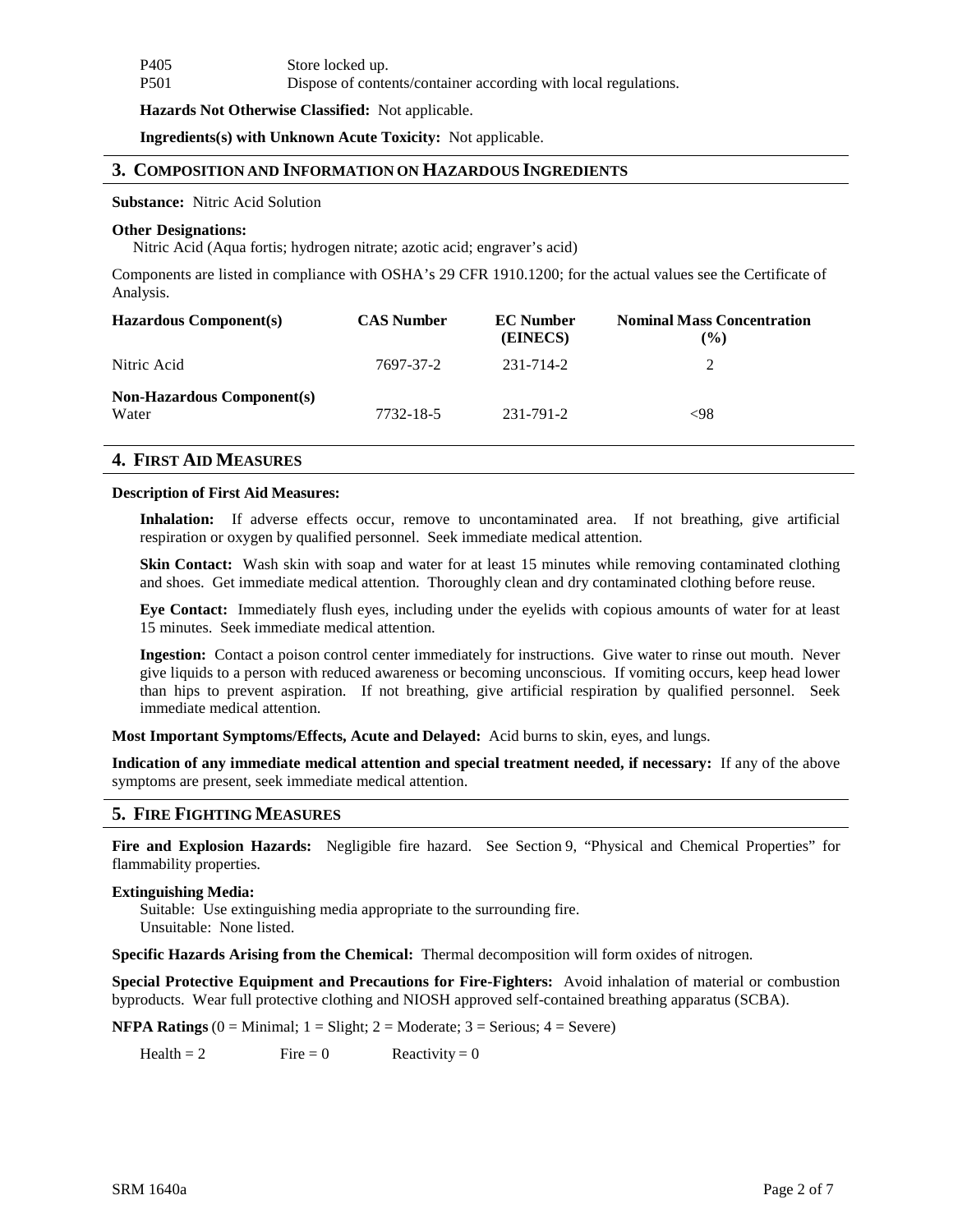# **6. ACCIDENTAL RELEASE MEASURES**

**Personal Precautions, Protective Equipment and Emergency Procedures:** Immediately contact emergency personnel. Keep unnecessary personnel away. Use suitable protective equipment; see Section 8, "Exposure Controls and Personal Protection".

**Methods and Materials for Containment and Clean up:** Do not touch spilled material. Notify safety personnel of spills. Absorb with sand or other non-combustible material. Collect spilled material in appropriate container for disposal. Isolate hazard area and deny entry.

# **7. HANDLING AND STORAGE**

**Safe Handling Precautions:** See Section 8, "Exposure Controls and Personal Protection".

**Storage:** Store and handling in accordance with all current regulations and standards. Keep separated from incompatible substances (see Section 10, "Stability and Reactivity").

# **8. EXPOSURE CONTROLS AND PERSONAL PROTECTION**

### **Exposure Limits:**

**Component:** Nitric Acid

| NIOSH (REL): | $5 \text{ mg/m}^3$ (2 ppm; TWA)     |
|--------------|-------------------------------------|
|              | $10 \text{ mg/m}^3$ (4 ppm; STEL)   |
|              | 65 mg/m <sup>3</sup> (25 ppm; IDLH) |
| ACGIH (TLV): | $5 \text{ mg/m}^3$ (2 ppm; TWA)     |
|              | $10 \text{ mg/m}^3$ (4 ppm; STEL)   |
| OSHA (PEL):  | $5 \text{ mg/m}^3$ (2 ppm; TWA)     |

**Engineering Controls:** Provide local exhaust or process enclosure ventilation system. Ensure compliance with applicable exposure limits.

**Personal Protection:** In accordance with OSHA 29 CFR 1910.132, subpart I, wear appropriate Personal Protective Equipment (PPE) to minimize exposure to this material.

**Respiratory Protection:** If workplace conditions warrant a respirator, a respiratory protection program that meets OSHA 29CFR 1910.134 must be followed. Refer to NIOSH 42 CFR 84 for applicable certified respirators.

**Eye/Face Protection:** Wear splash resistant safety goggles with a face shield. An eye wash station should be readily available near areas of use.

**Skin and Body Protection:** Personal protective equipment for the body should be selected based on the task being performed and the risks involved and should be approved by a specialist before handling this product. Chemical-resistant gloves should be worn at all times when handling chemicals.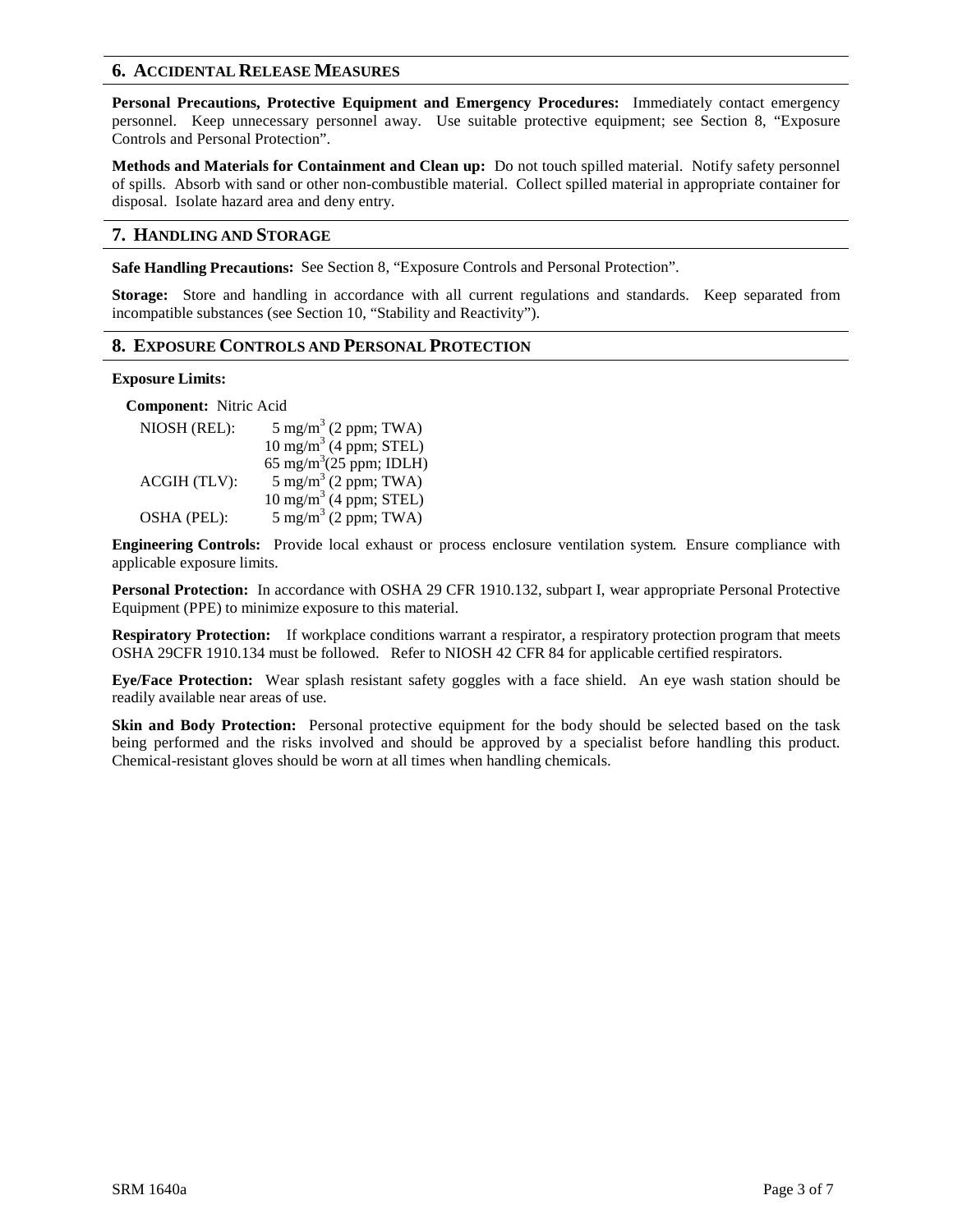# **9**. **PHYSICAL AND CHEMICAL PROPERTIES**

**NOTE:** The physical and chemical data provided are for the pure components. No physical or chemical data are available for this solution of acidified water.

| <b>Descriptive Properties:</b>                      | <b>Nitric Acid</b><br>$(2\%$ of this SRM) | Water<br>$(<98$ % of this SRM) |
|-----------------------------------------------------|-------------------------------------------|--------------------------------|
| <b>Appearance</b><br>(physical state, color, etc.): | Colorless to yellow liquid                | Clear liquid                   |
| <b>Molecular Formula:</b>                           | HNO <sub>3</sub>                          | $H_2O$                         |
| Molar Mass (g/mol):                                 | 63.01                                     | 18.02                          |
| Odor:                                               | Irritating odor                           | Odorless                       |
| Odor threshold:                                     | Not available                             | Not available                  |
| pH:                                                 | 1(1 M)                                    | 7                              |
| <b>Evaporation rate:</b>                            | Not available                             | Not available                  |
| Melting point/freezing point (°C):                  | $-42$ ( $-43$ °F)                         | 0(32 °F)                       |
| <b>Relative Density (g/L):</b>                      | Not available                             | 1                              |
| <b>Vapor Pressure (mmHg):</b>                       | 47.9 (20 $^{\circ}$ C)                    | 17.5 $(20 °C)$                 |
| Vapor Density (air $= 1$ ):                         | 3.2                                       | Not available                  |
| Viscosity (cP):                                     | Not available                             | Not available                  |
| Solubility(ies):                                    | Miscible with water and<br>ether          | Alcohol                        |
| <b>Partition coefficient</b><br>(n-octanol/water):  | Not available                             | Not available                  |
| Particle Size (if relevant)                         | Not applicable                            | Not available                  |
| <b>Thermal Stability Properties:</b>                |                                           |                                |
| <b>Autoignition Temperature (°C):</b>               | Not applicable                            | Not applicable                 |
| Thermal Decomposition (°C):                         | Not applicable                            | Not applicable)                |
| Initial boiling point and boiling range (°C):       | 83 (181 °F)                               | $100(212 \text{ °F})$          |
| <b>Explosive Limits, LEL (Volume %):</b>            | Not applicable                            | Not applicable                 |
| Explosive Limits, UEL (Volume %):                   | Not applicable                            | Not applicable                 |
| Flash Point (°C)                                    | Not applicable                            | Not applicable                 |
| Flammability (solid, gas):                          | Not applicable                            | Not applicable                 |

# **10. STABILITY AND REACTIVITY**

**Reactivity:** Not reactive per SARA 311/312 and NFPA.

**Stability:** X Stable Unstable

**Possible Hazardous Reactions:** None listed.

**Conditions to Avoid:** Contact with combustible or incompatible materials.

**Incompatible Materials:** Acids, combustible materials, halo carbons, amines, bases, oxidizing materials, metals, halogens, metal salts, metal oxides, reducing agents, peroxides, metal carbide, cyanides.

**Fire/Explosion Information:** See Section 5, "Fire Fighting Measures".

**Hazardous Decomposition:** Thermal decomposition will produce oxides of nitrogen.

**Hazardous Polymerization:** Will Occur X Will Not Occur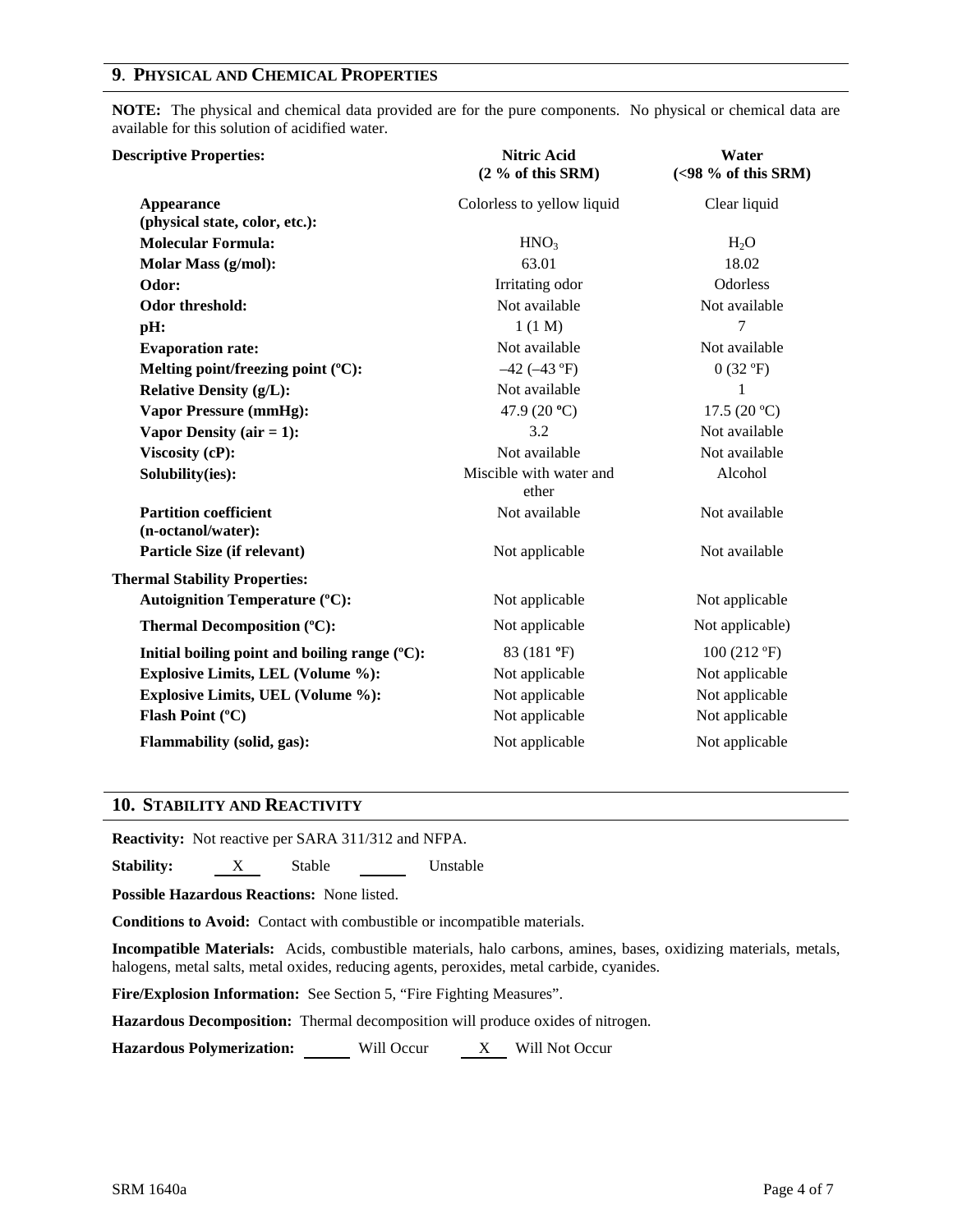### **11. TOXICOLOGICAL INFORMATION**

**Route of Exposure:** X Inhalation X Skin X Ingestion

**Symptoms Related to the Physical, Chemical and Toxicological Characteristics:** Burning pain and severe skin corrosion, and eye damage.

**Potential Health Effects (Acute, Chronic and Delayed):**

**Inhalation:** Inhalation of nitric acid can damage the mucous membranes and upper respiratory tract. Short term exposure may cause irritation and inflammation of the upper respiratory tract, coughing, choking, sore throat, shortness of breath, headache, dizziness, and nausea. Long term exposure to acid fumes may cause damage to teeth, bronchial irritation, chronic cough, bronchial pneumonia, and gastrointestinal disturbances.

**Skin Contact:** Nitric acid can cause severe skin burns. Severity of the damage depends on the concentration and duration of exposure. Effects of acid burns may be delayed.

**Eye Contact:** Nitric acid can cause severe eye irritation, corneal burns, permanent eye damage, or blindness. Severity of the damage depends on the concentration and duration of exposure.

**Ingestion:** If ingested, nitric acid can cause severe burns and damage to the gastrointestinal tract

### **Numerical Measures of Toxicity:**

**Acute Toxicity:** Not classified.

Nitric acid, Rat, Inhalation LC50: 130 mg/m<sup>3</sup> (4 h)

**Skin Corrosion/Irritation:** This SRM contains >1 % of nitric acid and it is classified as Category 1B.

**Serious Eye damage/ Eye irritation:** This SRM contains >1 % nitric acid and it is classified as Category 1.

**Respiratory Sensitization:** No data available.

**Skin Sensitization:** No data available.

**Germ Cell Mutagenicity:** No data available.

| <b>Carcinogenicity:</b> Not classified.                         |     |     |
|-----------------------------------------------------------------|-----|-----|
| Listed as a Carcinogen/Potential Carcinogen                     | Yes | No. |
| Nitric acid is not listed in NTP, IARC or OSHA as a carcinogen. |     |     |

**Reproductive Toxicity:** Not classified. Nitric acid, Rat, Oral TDLo: 21 150 mg/kg (pregnant 1-21 days) Nitric acid, Rat, Oral TDLo: 2345 mg/kg (pregnant 18 days)

**Specific Target Organ Toxicity, Single Exposure:** Not classified.

**Specific Target Organ Toxicity, Repeated Exposure:** Not classified.

**Aspiration Hazard:** No data available.

### **12. ECOLOGICAL INFORMATION**

### **Ecotoxicity Data:**

**Component:** Nitric Acid Mosquitofish (*Gambusia affinis*), LC50: 72 mg/L (96 h)

**Persistence and Degradability:** No data available.

**Bioaccumulative Potential:** No data available.

**Mobility in Soil:** No data available.

**Other Adverse effects:** No data available.

### **13. DISPOSAL CONSIDERATIONS**

**Waste Disposal:** Dispose of waste in accordance with all applicable federal, state, and local regulations. Nitric acid subject to disposal regulations: U.S. EPA 40 CFR 262, Hazardous Waste Number: D001,D002.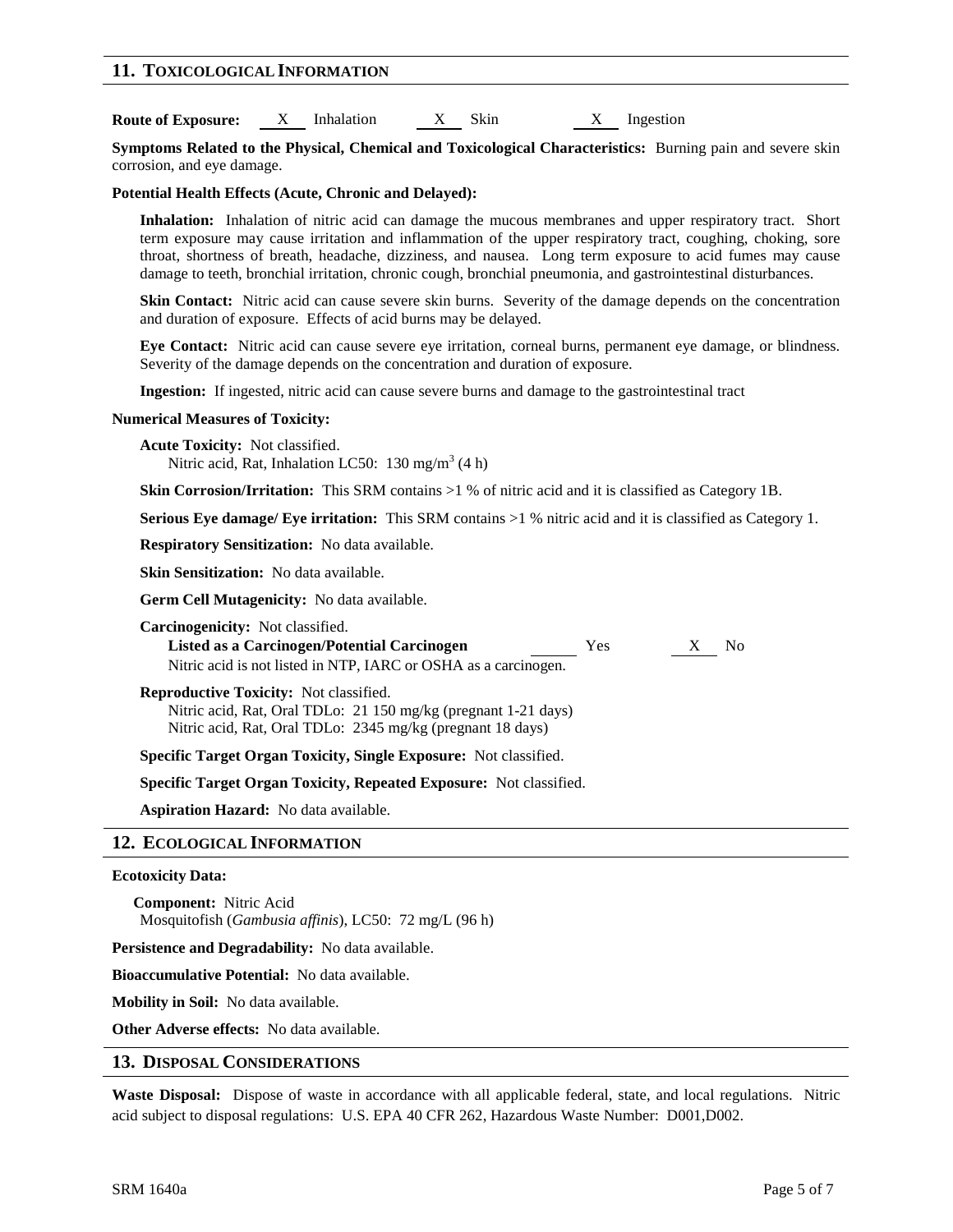# **14. TRANSPORTATION INFORMATION**

**U.S. DOT and IATA:** UN1760, Corrosive liquid, n.o.s. (contains nitric acid), Hazard Class 8, Packing Group II.

### **15. REGULATORY INFORMATION**

### **U.S. Regulations:**

CERCLA Sections 102a/103 (40 CFR 302.4): Nitric Acid, 1000 lbs; 454 kg RQ.

SARA Title III Section 302 (40 CFR 355.30): Nitric Acid, 1000 lbs TPQ.

SARA Title III Section 304 (40 CFR 355.40): Nitric Acid, 1000 lbs EPCRA RQ.

SARA Title III Section 313 (40 CFR 372.65): Nitric Acid: 1 % de minimis concentration.

### OSHA Process Safety (29 CFR 1910.119):

Regulated for nitric acid at higher concentrations 500 lb TQ ( $\geq$ 94.5 % by weight).

SARA Title III Sections 311/312 Hazardous Categories (40 CFR 370.21):

| <b>ACUTE HEALTH:</b>   | Yes. |
|------------------------|------|
| <b>CHRONIC HEALTH:</b> | No.  |
| FIRE:                  | No.  |
| REACTIVE:              | No.  |
| PRESSURE:              | No.  |

### **State Regulations:**

California Proposition 65: Not listed.

**U.S. TSCA Inventory:** Nitric acid and water listed.

**TSCA 12(b), Export Notification:** Not listed.

### **Canadian Regulations:**

WHMIS Information: Not provided for this material.